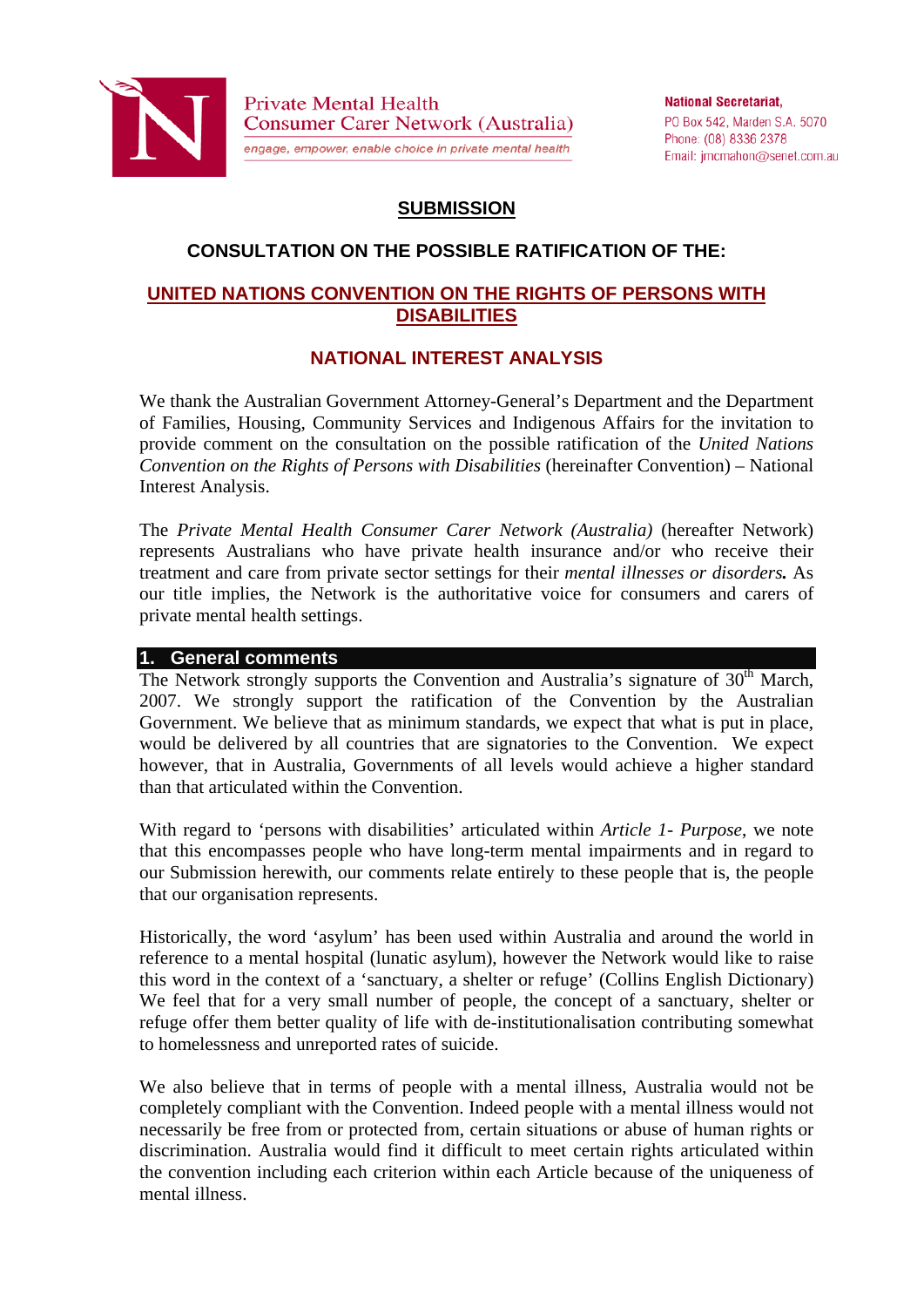## **2. Consultation issues**

With regard to the Convention, we accept the generic references to access, nondiscrimination, work/employment and housing as capturing the spirit of the document. However we would like to raise the following as it relates to mental illness and the specific areas requested by the Australian Government.

### **2.1 The obligations imposed by the Convention:**

#### **2.1.1 Employment.**

The Network believes that all people with a mental disability have a right to employment and the right of encouragement by Governments and the community to undertake employment by the availability of appropriate training, appropriate employment opportunities, non discriminatory work places and without disincentives by Government which impact negatively on an individual's welfare payments because they are trying to enter the workforce, often under very difficult circumstances.

Government Departments should lead as an example, but unfortunately, in many situations this is not currently the case for people with a mental disability.

#### **2.1.2 Discrimination.**

The Network believes that frequently, discrimination against people with a mental disability is shown by Australian Government Departments, themselves.

Discrimination, whether we like to believe this or not, still exists against people with a mental illness. People distance themselves from those with a mental disability perceiving them to be 'dangerous and unpredictable' with those with schizophrenia, alcohol abuse and substance dependence problems all too often on the receiving end of a number of forms of discrimination within Australia.

#### **2.1.3 Involuntary admissions and treatment.**

The Network believes that the involuntary admission, treatment, restraint and seclusion of persons with a mental illness under mental health legislation in Australia is potentially at odds with several articles of the convention. As part of implementation of the convention, a review of mental health legislation must be undertaken to ensure that it is consistent with several articles of the convention. Mental health legislation should be drafted in a manner that provides the greatest possible protection to the rights of persons with a mental illness, including their right to consent to or refuse medical treatment.

Attention is drawn particularly to the following Articles:

 *Article 5: Equality and non-discrimination-* The Network wishes to draw attention to the rights of people who are detained i.e. admitted on an involuntary basis under the various jurisdictional Mental Health Acts. There have been various studies undertaken with the Department of Health and Ageing as the lead agency and the Minister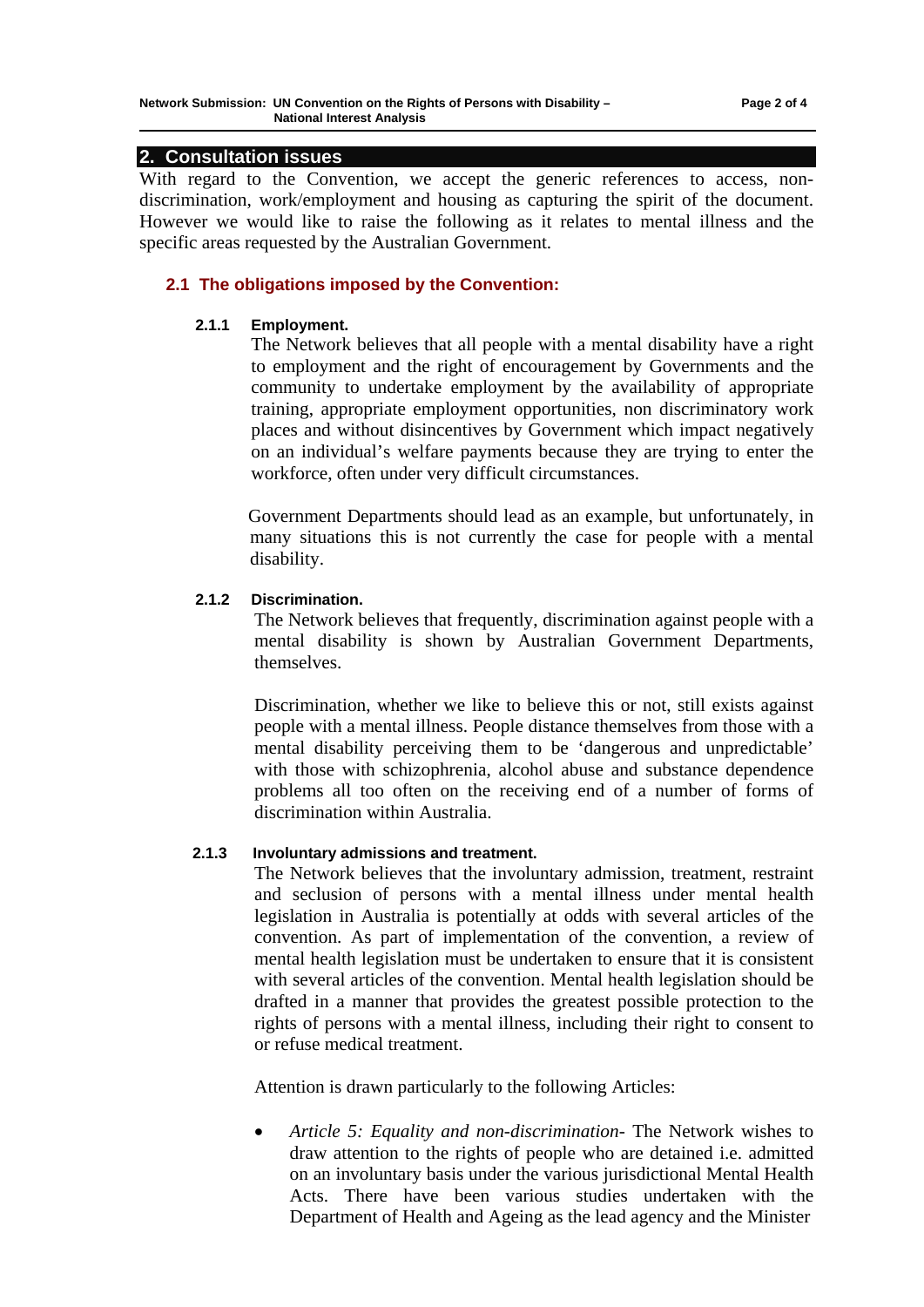needs to ensure that the general principles immerging nationally need to be included within any implementation strategy.

- *Article 14: Liberty and security of the person* The Network again wishes to highlight the rights of people with a mental illness being detained against their will under mental health legislation within Australia. The Network acknowledges that there are circumstances in which this may be required but that the rights of persons with a mental illness must be respected to the greatest extent possible.
- *Article 15: Freedom from torture or cruel, inhuman or degrading treatment or punishment –* The Network wishes to raise the issue of restraint and seclusion of people with a mental illness, which continues to take place. The Network very strongly supports the ethos of the Australian Government in the push for the elimination of seclusion and the minimising and elimination of restraint including both by mechanical or medication means.
- *Article 25: Health* The Network believes that dot point 4 is particularly relevant to people with a mental illness and the particular issues of involuntary admissions, treatment, restraint and seclusion. The article emphasises that persons with a disability should only receive medical treatment to which they agree, however persons with a mental illness can receive treatment involuntarily under mental health legislation. The Network acknowledges that in some circumstances involuntary treatment may be necessary, such as when a person is not well enough to consent to treatment, but strong safeguards must be in place. In addition the previously expressed choices of such persons about treatment should be respected as much as possible, i.e. advance directives.

#### **2.1.4 What's missing.**

The Network considers important omissions are those relating to Housing, and the care and support of carers/families. The wording of the United Nations Charter cannot be amended, however within the implementation processes, the Australian Government and their relevant Departments must take these two areas into consideration and address the issues of the rights of people with a mental disability to access safe, clean and supportive housing free from discrimination, and the carers/families of people with a mental disability are supported in their caring roles.

#### **2.2 What will need to be done to implement the Convention:**

In terms of implementation of the Convention, the Network reiterates that we believe this is a minimum standard document with Australia struggling to meet all of the criteria contained therein. We believe that implementation of the Convention is the obligation of the signatories thereto.

*Article 8 – Awareness-raising* The Network draws attention to the distinct hierarchy of health even with the area of disability. Mental illness is the most stigmatised and least understood health condition/disability and there are